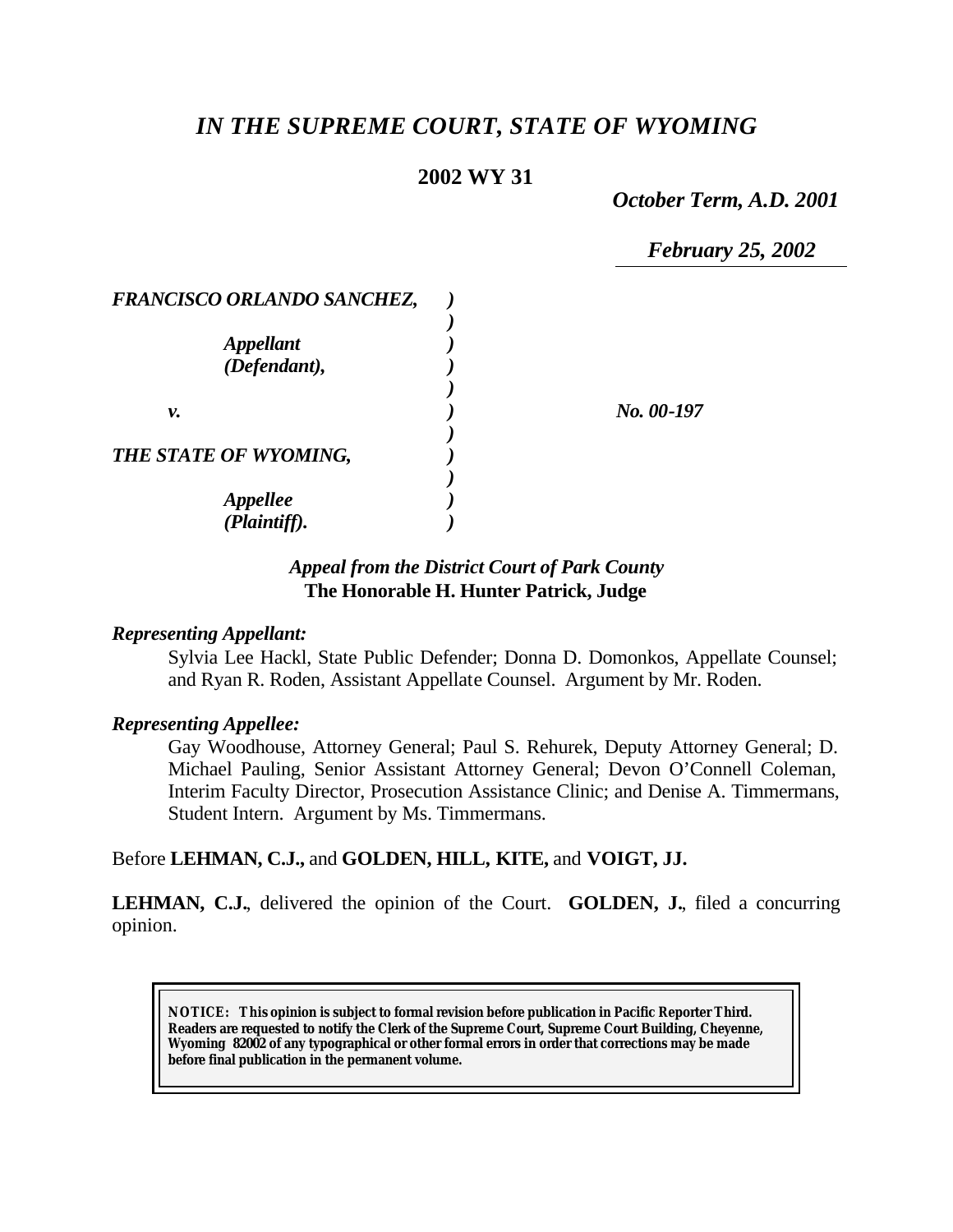#### **LEHMAN, Chief Justice.**

[¶1] Appellant Francisco Orlando Sanchez appeals from the judgment and sentence that the trial court entered after a jury found him guilty of one count of second degree murder and one count of aggravated assault with a deadly weapon.

[¶2] We affirm.

## *ISSUES*

[¶3] Sanchez presents the following issues for appeal:

Whether appellant received ineffective assistance of counsel when appellant's trial counsel stipulated, and advised appellant to stipulate, that the victim's death was caused directly by the defendant's very hard swing of the club to the victim's left temporal area of his head.

Whether prosecutorial misconduct occurred, denying appellant a fair trial, when the prosecutor improperly appealed to community outrage in closing argument, and when the trial court failed to rectify the error with a proper instruction.

## *FACTS*

[¶4**]** The unfortunate events in this case occurred sometime between midnight and one o'clock on the morning of June 24, 1999. Earlier in the night of June 23, 1999, two sets of friends gathered at their respective residences, located just a few houses from each other. One set of friends included Scott Tannehill (the victim), Dustin Wall, Amber Hartman, Floyd Bisbee, and Mark Boswell. Boswell and Bisbee lived in the house where this group of friends gathered on this evening. Just a few doors down, another group assembled at a house lived in by Sanchez and Dean Ballinger. In addition to Sanchez and Ballinger, Kenneth Harvey, Robert Vasser, Lance Strever, and Jeanne Skinner congregated at this house.

[¶5] In the weeks leading up to June 24, Bisbee, Boswell, the victim, and Wall had engaged in some unpleasant confrontations with Sanchez and Ballinger. These confrontations occurred apparently because an ex-girlfriend of Ballinger's had been found by him to be visiting the Bisbee/Boswell residence. A tension between the two groups of friends developed, and the fact that they lived so closely intensified the tension.

[¶6] On June 24, the victim, Wall, Bisbee, and Boswell went outside in the alley to smoke cigarettes. While they were outside, they noticed two people standing outside the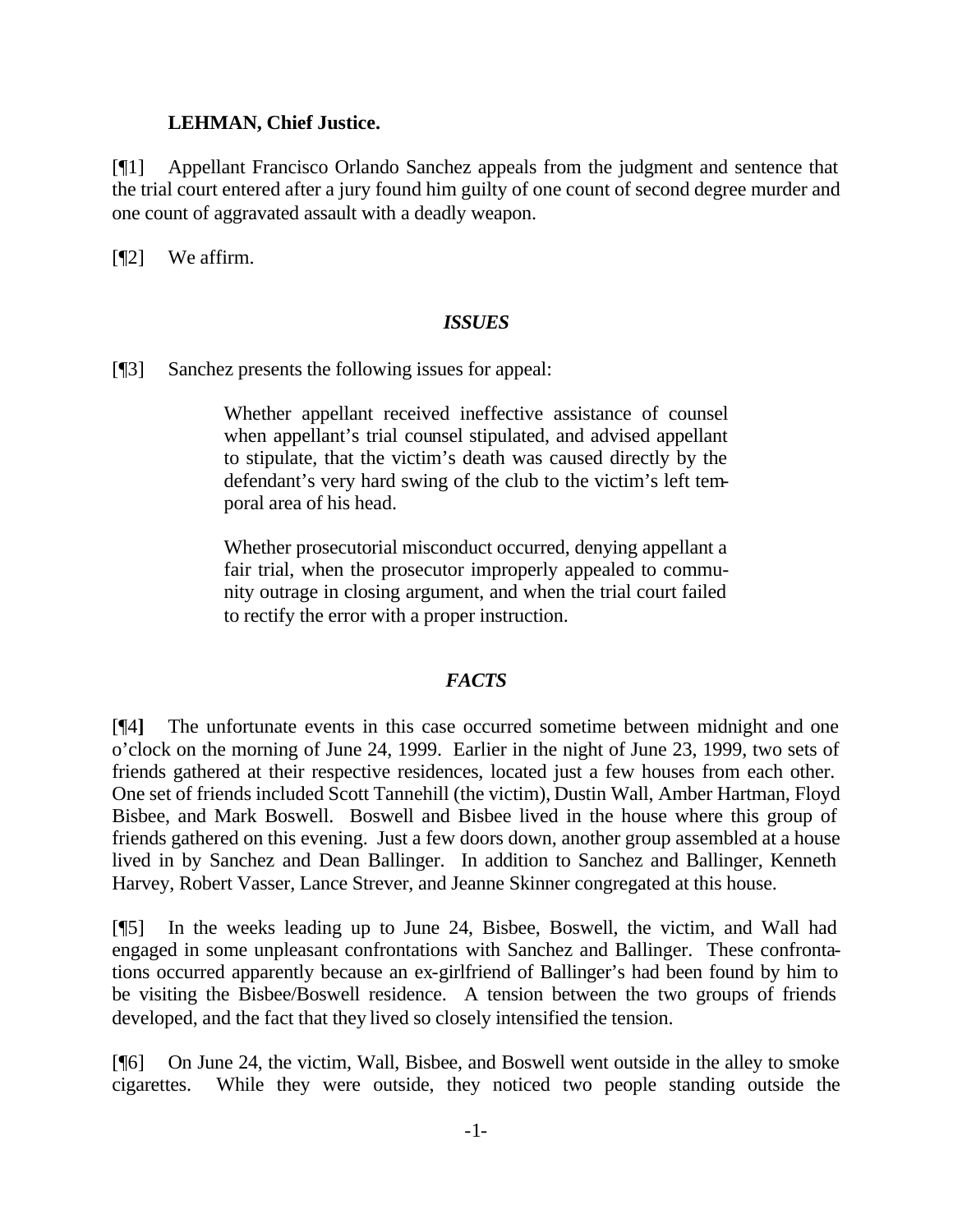Ballinger/Sanchez home smoking cigarettes. The foursome thought the two figures were Ballinger and Sanchez and decided to go talk to them to "resolve the situation" between the two groups. As the foursome got closer, they realized the two people were not Ballinger and Sanchez and continued to walk past them. The two individuals were Harvey and Vasser. Harvey called out to Boswell, and it turned out they were old classmates. Once they realized the two boys knew each other, they all began to talk. Boswell asked if Harvey and Vasser would go get Ballinger and Sanchez so that the foursome could talk to them. The two went inside and informed Ballinger and Sanchez that the four individuals were waiting outside to see them.

[¶7] Sanchez and Ballinger went outside to confront the foursome. Sanchez spilled his beer as he attempted to set it down and stated, "This better be good, because I just spilled my beer, so someone's going to the hospital." Wall responded that they did not want to fight. Some arguing occurred, and Sanchez reached behind his back and pulled out a club. He swung it at Wall, barely missing when Wall simultaneously stepped back and moved his head. Sanchez then stepped toward the victim and swung at him. This time, Sanchez connected with the victim's head just above his left temple. The victim dropped to his knees, stood, stumbled forward, and fell straight to the ground. The remaining three friends picked the victim up and walked him back to the Bisbee/Boswell house.

[¶8] Once back at the Bisbee/Boswell house, the victim objected to being taken to the hospital and instead asked to be taken home. The three friends agreed to do so and told the victim to wake his father when he got home. They took the victim home, and he walked into his house. Instead of waking his father, however, the victim unfortunately went straight to bed.

[¶9] The next morning, the victim's father heard his son breathing strangely. When his attempts to wake his son were not successful, he called 911. The victim's breathing continued to get worse and finally stopped. His father performed rescue breathing until the ambulance arrived. The ambulance took the victim to the hospital, and he was later life-flighted to Billings, Montana, where he died on June 25, 1999.

## *DISCUSSION*

# *Effective Assistance of Counsel*

[¶10] Sanchez contends that his counsel's representation was ineffective because he stipulated that the victim's death was "caused directly by the Defendant's very hard swing of the club to Tannehill's left temporal area of his head." Sanchez maintains that it was the State's burden to prove all the elements of the crime of second degree murder, which includes that Sanchez directly and proximately caused the victim's death. He insists that the victim's friends' failure to take him to the hospital created an intervening cause, which broke the chain of causation. The State counters that an intervening cause defense was not available to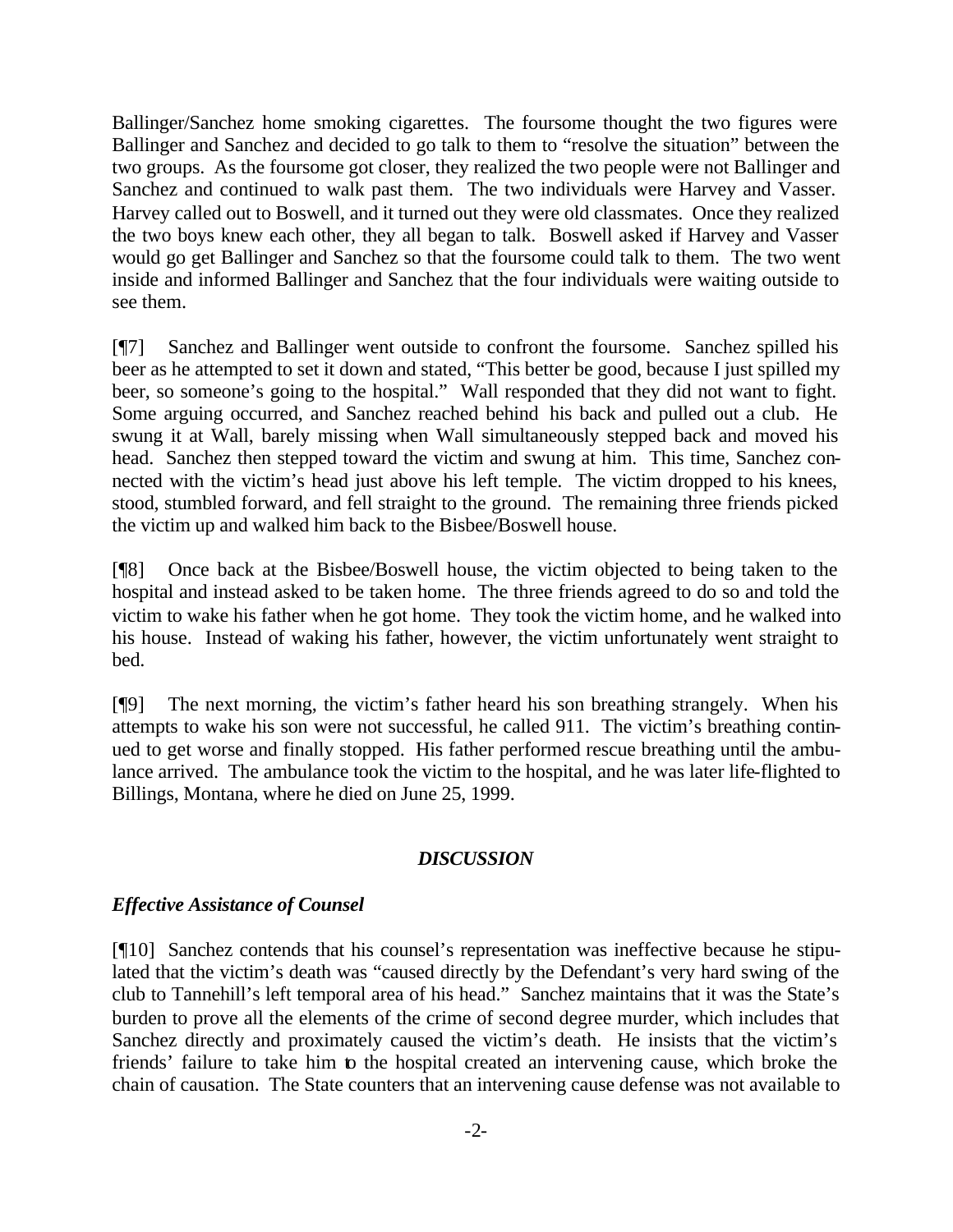Sanchez given the facts of this case and that the stipulation was in furtherance of a sound self-defense trial strategy.

[¶11] We have consistently applied the following standard when we review ineffective assistance of counsel claims:

> First, the defendant must show that counsel's performance was deficient. This requires showing that counsel made errors so serious that counsel was not functioning as the "counsel" guaranteed the defendant by the Sixth Amendment. Second, the defendant must show that the deficient performance prejudiced the defense. This requires showing that counsel's errors were so serious as to deprive the defendant of a fair trial, a trial whose result is reliable. Unless a defendant makes both showings, it cannot be said that the conviction or death sentence resulted from a breakdown in the adversary process that renders the result unreliable.

*Pearson v. State*, 12 P.3d 686, 691 (Wyo. 2000) (quoting *Strickland v. Washington*, 466 U.S. 668, 687, 104 S.Ct. 2052, 2064, 80 L.Ed.2d 674 (1984)); *see also Mapp v. State*, 953 P.2d 140, 143 (Wyo. 1998). In pursuing such a claim, we invoke a "strong presumption that counsel rendered adequate assistance and made all significant decisions in the exercise of reasonable professional judgment." *Jackson v. State*, 902 P.2d 1292, 1295 (Wyo. 1995).

[¶12] The first hurdle that Sanchez must clear pursuant to the standard of review is to demonstrate that his counsel's performance was deficient. In arguing that his counsel should not have stipulated to the fact that his blow to the victim's head directly and proximately caused the victim's death, Sanchez asserts that an intervening cause may have caused the victim's death. He insists that the victim had a good chance of surviving and that his friends' failure to take him to the hospital could have been the reason the victim died. He complains that we will never know because the stipulation prevented any medical testimony regarding this possibility.

[¶13] The State cites *Restatement, Second, Torts* (1965) for authority that the victim's friends were not obligated to take him to the hospital. The *Restatement* provides:

§ 322. Duty to Aid Another Harmed by Actor's Conduct

If the actor knows or has reason to know that by his conduct, whether tortious or innocent, he has caused such bodily harm to another as to make him helpless and in danger of further harm, the actor is under a duty to exercise reasonable care to prevent such further harm.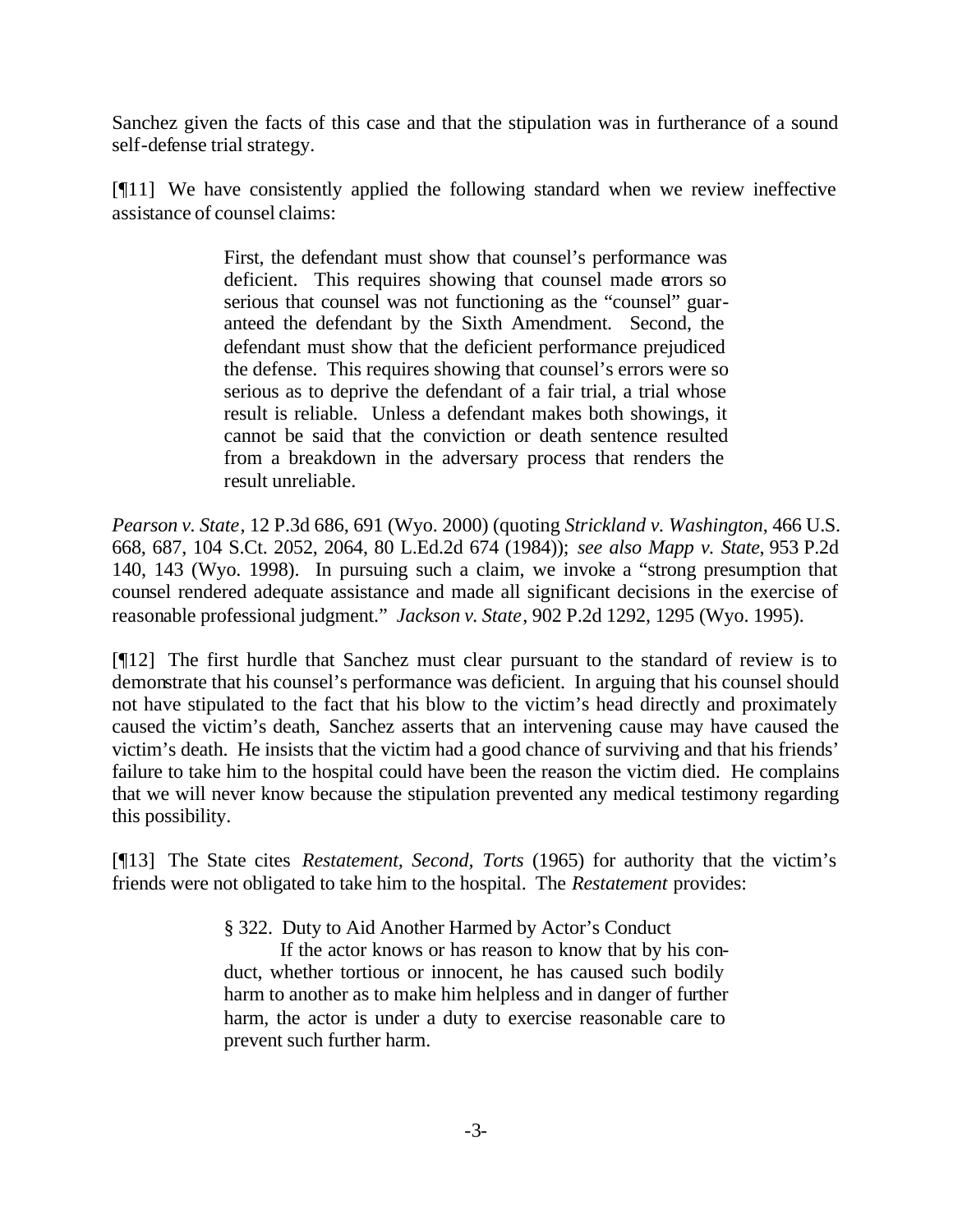§ 324. Duty of One Who Takes Charge of Another Who is **Helpless** 

One who, being under no duty to do so, takes charge of another who is helpless adequately to aid or protect himself is subject to liability to the other for any bodily harm caused to him by

> (a) the failure of the actor to exercise reasonable care to secure the safety of the other while within the actor's charge, or

> (b) the actor's discontinuing his aid or protection, if by so doing he leaves the other in a worse position than when the actor took charge of him.

[¶14] Following these rules of law, we agree with the State that the victim's friends did not have an affirmative duty to seek medical attention for him. Sanchez created the dangerous situation. The friends got the victim out of the dangerous situation and to his own home where they thought the victim would wake his father. The friends all believed the victim's father was a registered nurse and that he would know what to do for his son. By rescuing the victim and depositing him at his home, the friends did not put the victim in a worse situation.

[¶15] We find it curious that Sanchez cites the case of *United States v. Swallow*, 109 F.3d 656 ( $10<sup>th</sup>$  Cir. 1997), for the proposition that proximate cause is an essential element of the crime of first and second degree murder. That case also explains why Sanchez's intervening cause argument fails:

> The Restatement of Torts similarly indicates that the mere existence of an unperformed duty does not rise to a superseding cause that can break the causal chain. *See Restatement (Second) of Torts* § 452, cmt. c, illus. 4 (1965). Furthermore, "in cases involving death from injuries inflicted in an assault, courts have uniformly held that the person who inflicted the injury will be liable for the death despite the failure of third persons to save the victim. *Kusmider v. State*, 688 P.2d 957, 959 (Alaska Ct. App. 1984) (*citing Wright v. State*, 374 A.2d 824, 829 (Del. 1977); *Pettigrew v. State*, 554 P.2d 1186, 1193 (Okla. Ct. Crim. App. 1976); *People v. McGee*, 31 Cal.2d 229, 187 P.2d 706, 714-15 (1947).

*Swallow*, 109 F.3d at 660.

[¶16] The State finally asserts, and this court agrees, that Sanchez's ineffective assistance of counsel assertion fails because the stipulation was made in the execution of a sound trial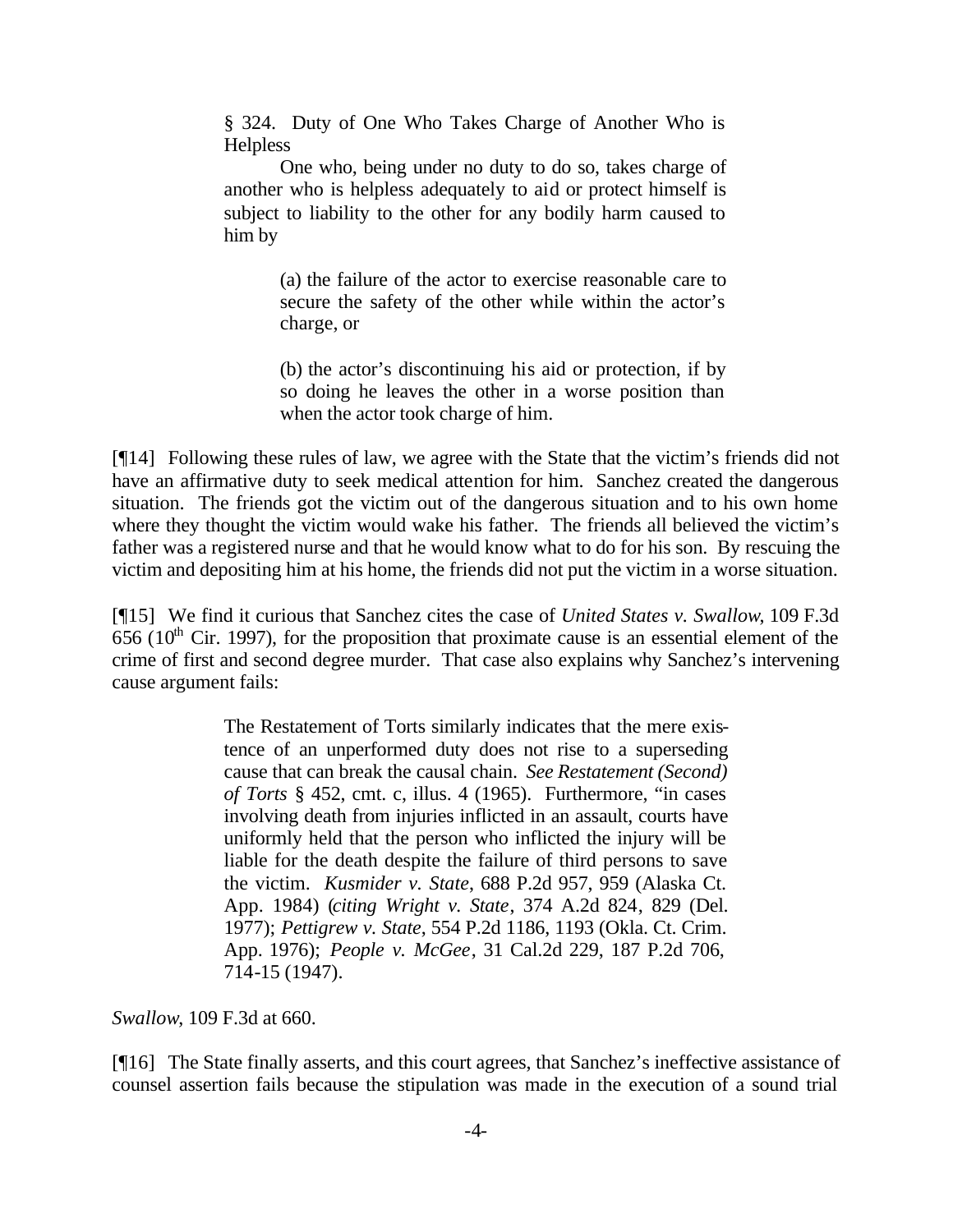strategy. By making the stipulation, Sanchez was able to appear as if he had nothing to hide from the jury in asserting his self-defense strategy. He also avoided, as the State points out, evidence regarding the actual confrontation and that the victim in no way provoked or made a move toward Sanchez as well as detailed scientific and medical evidence regarding the victim's extensive head injuries and the last hours of his life as his brain progressively shut down.

## *Prosecutorial Misconduct*

[¶17] Sanchez next claims that statements that the prosecutor made during his closing arguments wherein he told the jury that this was its opportunity to speak for the victim compromised Sanchez's right to a fair trial. He further argues that the trial court's improper instruction to the jury failed to cure the prejudice caused by the prosecutor's statement. The State replies that Sanchez fails to demonstrate that the comment materially prejudiced him in such a way as to deny him a fair trial.

[¶18] We review claims of prosecutorial misconduct by using the following standard of review:

> Claims of prosecutorial misconduct are settled by reference to the entire record and hinge on whether a defendant's case has been so prejudiced as to constitute denial of a fair trial. Similarly, the propriety of any comment within a closing argument is measured in the context of the entire argument. A trial court's rulings as to the scope of permissible argument will not be disturbed absent a "clear or patent" abuse of discretion. Even then, reversal is not warranted unless a reasonable probability exists, absent the error, that the appellant may have enjoyed a more favorable verdict.

*Metzger v. State*, 4 P.3d 901, 910 (Wyo. 2000) (quoting *Gayler v. State*, 957 P.2d 855, 860 (Wyo. 1998)).

[¶19] The defense attorney made the following comments in his closing argument:

[W]hatever I say, whatever I do, it's not [Sanchez's] words. He can't talk. He can only talk through me. I'm the only person that can operate as his mouthpiece, if you will, and I'm a poor substitute for that.

Ladies and gentlemen, over the years I've found that juries such as you, juries selected from the heart of our community, can come before the courtroom and make the right decision. . . .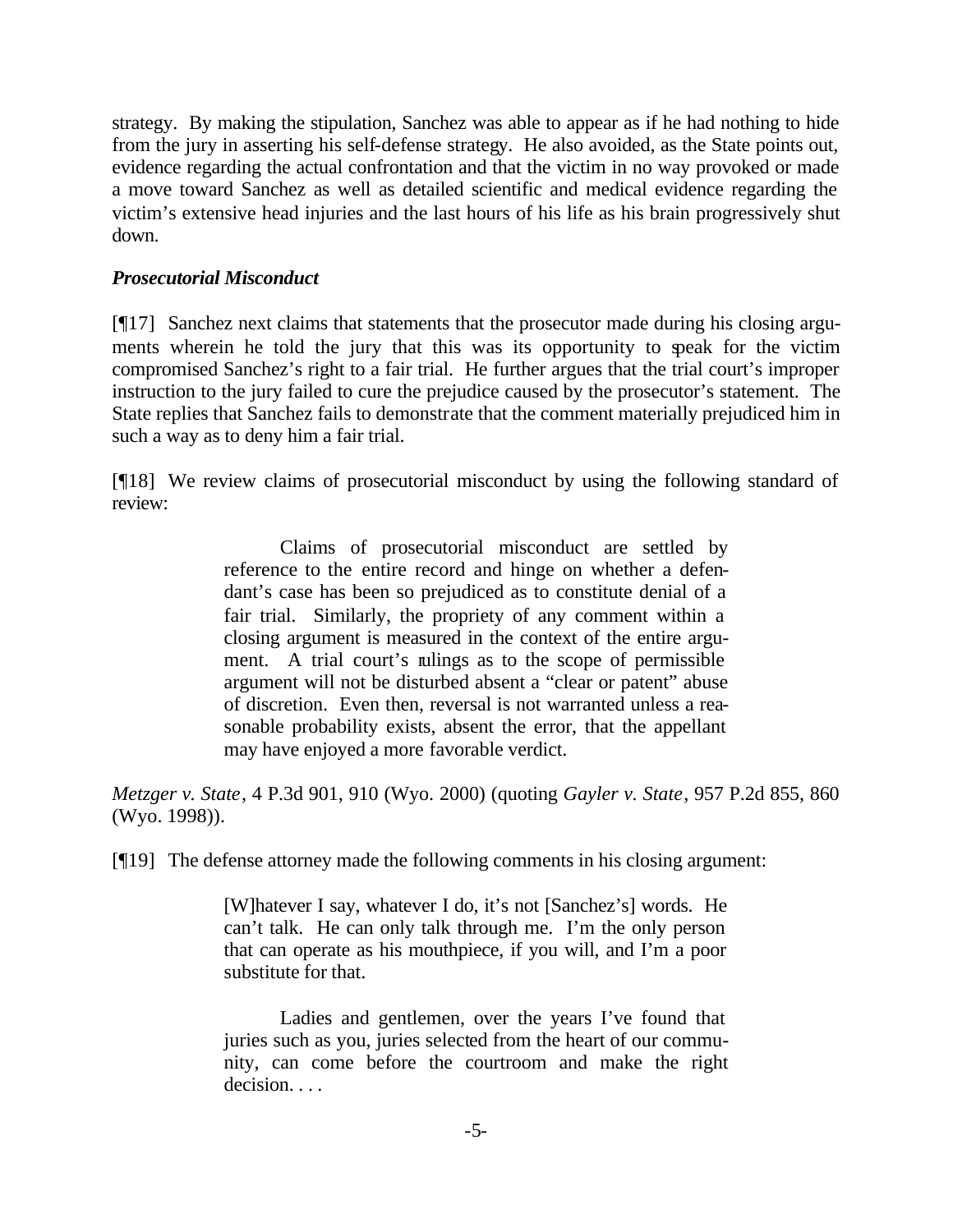So ladies and gentlemen, as I come before you, please bear in mind that Frankie can't talk. It's only through me that he'll be able to talk to you.

[¶20] In the prosecutor's rebuttal closing argument, he told the jury that they had the opportunity to speak for the victim since he was not able to speak for himself. The statements were made in the following context:

> PROSECUTOR: I agree with [defense counsel]. Life, liberty and the pursuit of happiness—those are very, very important standards. You and I get to speak for Scott, just as the defense talked on behalf of their client. And you get the opportunity now to tell the defendant what he did was wrong. And this isn't about life, liberty or the pursuit of happiness. Scott didn't get to speak then. He didn't get to speak during this trial. And Scott doesn't get to speak today. But you have now the opportunity to speak for Scotty.

DEFENSE COUNSEL: Your Honor, I would object to that. May I approach the bench?

THE COURT: You may approach.

(Bench Conference:)

. . .

DEFENSE COUNSEL: Judge, at this particular point, I would move for a mistrial on the basis of the prosecutor asking the jury to speak for the deceased, Scott Tannehill. What the prosecutor is doing is totally improper. The prosecutor is asking the jury to impose a community standard and speak for a victim. That is absolutely, totally improper, and it is grounds for a mistrial. I would request a mistrial. It cannot be—the corruption that's resulted from it could not be corrected, and I would ask for a mistrial at this point.

[¶21] The court agreed that the statement was improper, but it denied the motion for mistrial on the basis that it was not unduly prejudicial. The judge then gave the following instruction to the jury:

> THE COURT: Ladies and gentlemen, you are instructed to disregard the comments of counsel advising you that you are to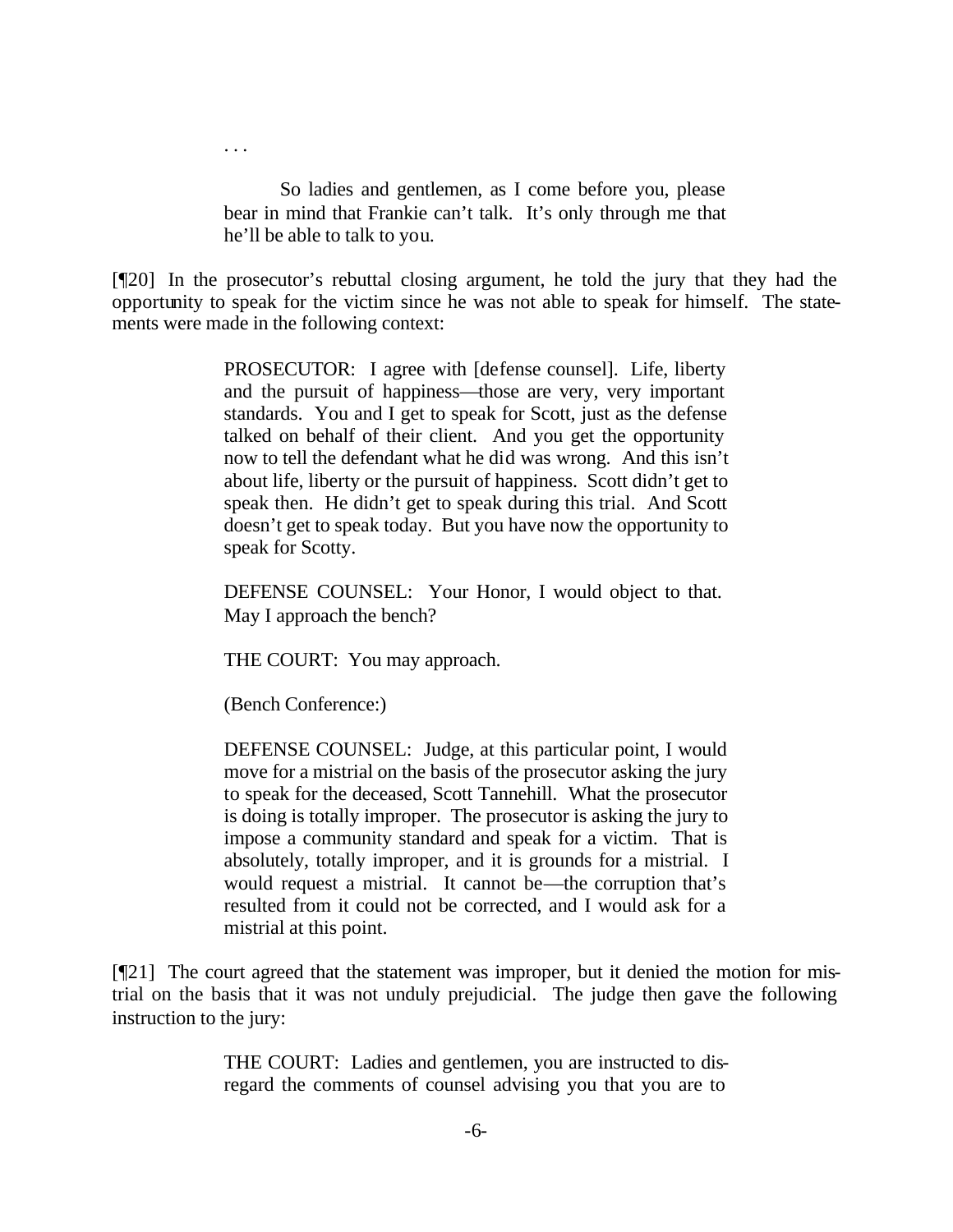speak for the victim, for the deceased. That's not correct. You are to disregard the remarks. As a jury, you are here to speak for the community in making a decision in this process and not to speak for any individual.

[¶22] In *Gayler v. State*, 957 P.2d 855 (Wyo. 1998), we warned against community outrage arguments that improperly appeal to a jury's prejudice or passion:

> Arguments which are designed to appeal to the jury's prejudice or passion are improper. The fear in allowing such appeals is that the accused will be convicted for reasons wholly irrelevant to her guilt or innocence. "Jurors may be persuaded by such appeals to believe that, by convicting a defendant, they will assist in the solution of some pressing social problem. The amelioration of society's woes is far too heavy a burden for the individual criminal defendant to bear."

957 P.2d at 861 (quoting *United States v. Monaghan*, 741 F.2d 1434, 1441 (D.C.Cir. 1984), cert. denied, 470 U.S. 1085, 105 S.Ct. 1847, 85 L.Ed.2d 146 (1985)) (citations omitted).

[¶23] In *Gayler*, we found that the prosecutor's repeated statements inviting the jury to take a stand with law enforcement in the war on drugs and find the defendant guilty in the face of sustained objections was an improper community outrage argument because it appealed to the jury's passion and prejudice against drug-related crimes. 957 P.2d at 861-62. We were concerned in that case that the remarks were a "blatant invitation to the jurors to convict Gayler not on the evidence but because of their fear and disapproval of drug dealers in general." *Id.* The comments at issue here, however, do not rise to the same level of impropriety. The prosecutor merely told the jury that it had the opportunity to speak for the victim. We do not perceive the comment as being an improper community outrage appeal or that it prejudiced Sanchez unfairly. For the same reason, we are not persuaded that the court's instruction worsened the prejudice to Sanchez. The court's instruction simply indicated that the jurors were there to serve the community.

[¶24] Affirmed.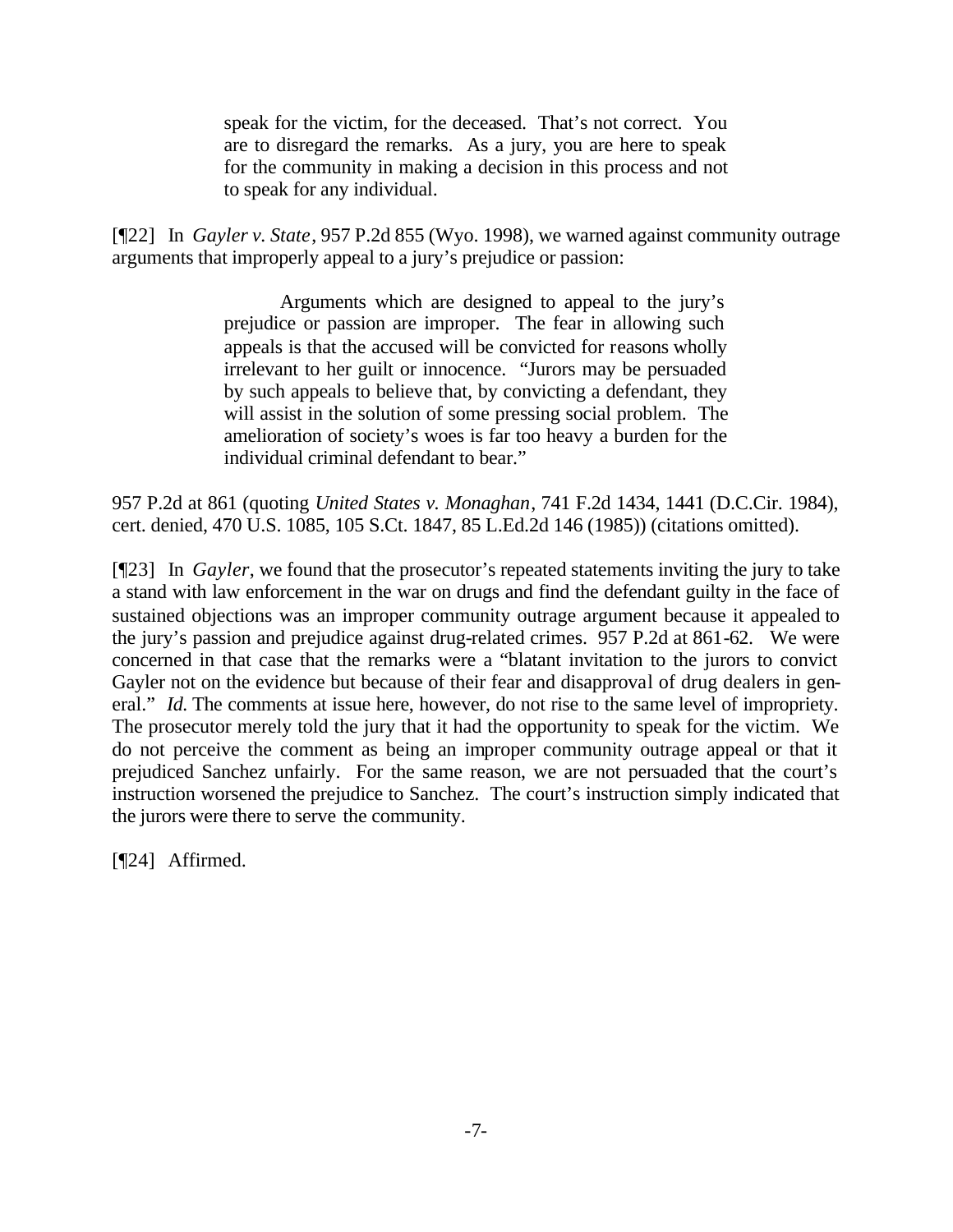# **GOLDEN, J.,** concurring.

l

[¶25] I write separately because I view slightly differently Sanchez's second issue alleging, first, prosecutorial misconduct in the waning minutes of the prosecutor's rebuttal summation and, second, trial court error in the trial court's curative jury instruction relating to that instance of alleged prosecutorial misconduct.

[¶26] The record reveals that in the waning minutes of the prosecutor's rebuttal summation, the prosecutor stated, in an effort to respond to Sanchez's counsel's summation remark that he was speaking for Sanchez, that the jury "get[s] to speak for [the victim] . . . . [Y]ou have the opportunity to speak for [the victim]." Sanchez's counsel objected, stating that the ground of the objection was "the prosecutor is asking the jury to impose a community standard and speak for the victim." Sanchez's counsel moved for a mistrial. The trial court denied the motion, agreed that the comment was improper, doubted "that it's that prejudicial," and stated "it can be rectified" either by the prosecutor or the trial court. Sanchez's counsel stated that he would "rather have the mistrial . . . [b]ut I want the Court to rectify it . . . . And nothing can rectify it in my mind, but you have the best chance of doing it, because you can tell the jury to completely disregard that last statement and that it was improper." The trial court replied, "I think I have to. I'll make it very brief, and then you [the prosecutor] can finish." The trial court then instructed the jury to disregard the prosecutor's incorrect statement that the jury was to speak for the victim and "you are here to speak for the community in making a decision in this process and not speak for any individual."

[¶27] In Sanchez's appellate brief, he asserts that "the trial court's instruction did nothing to rectify the situation, and indeed, prejudiced [Sanchez] further. . . . Instead, the trial court reemphasized that the jury was there to 'speak for the community' which is not correct at all." Sanchez's assertion here fails for several reasons. For one thing, he cites no pertinent authority and makes no cogent argument in support of the particular ground of objection made by Sanchez's trial counsel. Perhaps appropriate trial objections should have been that the prosecutor had misstated the law of the jury's duty, which was contained in jury instructions 1 and 3 read to the jury;<sup>1</sup> that the prosecutor had appealed improperly to the prejudices of the jury; or had diverted the jury from its duty to decide the case on the evidence. ABA Standards for Criminal Justice, *Prosecution Function and Defense Function,*  Standard 3-5.8, at 106 (3d. ed. 1993).

[¶28] For another thing, and more importantly, Sanchez fails to tell us what, if anything, his trial counsel did after the trial court gave its curative jury instruction. Did his trial counsel object again? He does not say. The record reveals, of course, that his trial counsel, a veteran criminal defense lawyer, did not object to the curative jury instruction. Because he did not

<sup>&</sup>lt;sup>1</sup> For example, Instruction No. 3 reads in pertinent part: "Remember that you are not advocates, but jurors. The final test of the quality of your service will lie in your verdict, not in the opinions any of you may hold as you retire. You will contribute to efficient judicial administration if you arrive at a just and proper verdict. There can be no triumph except in the ascertainment and declaration of justice."